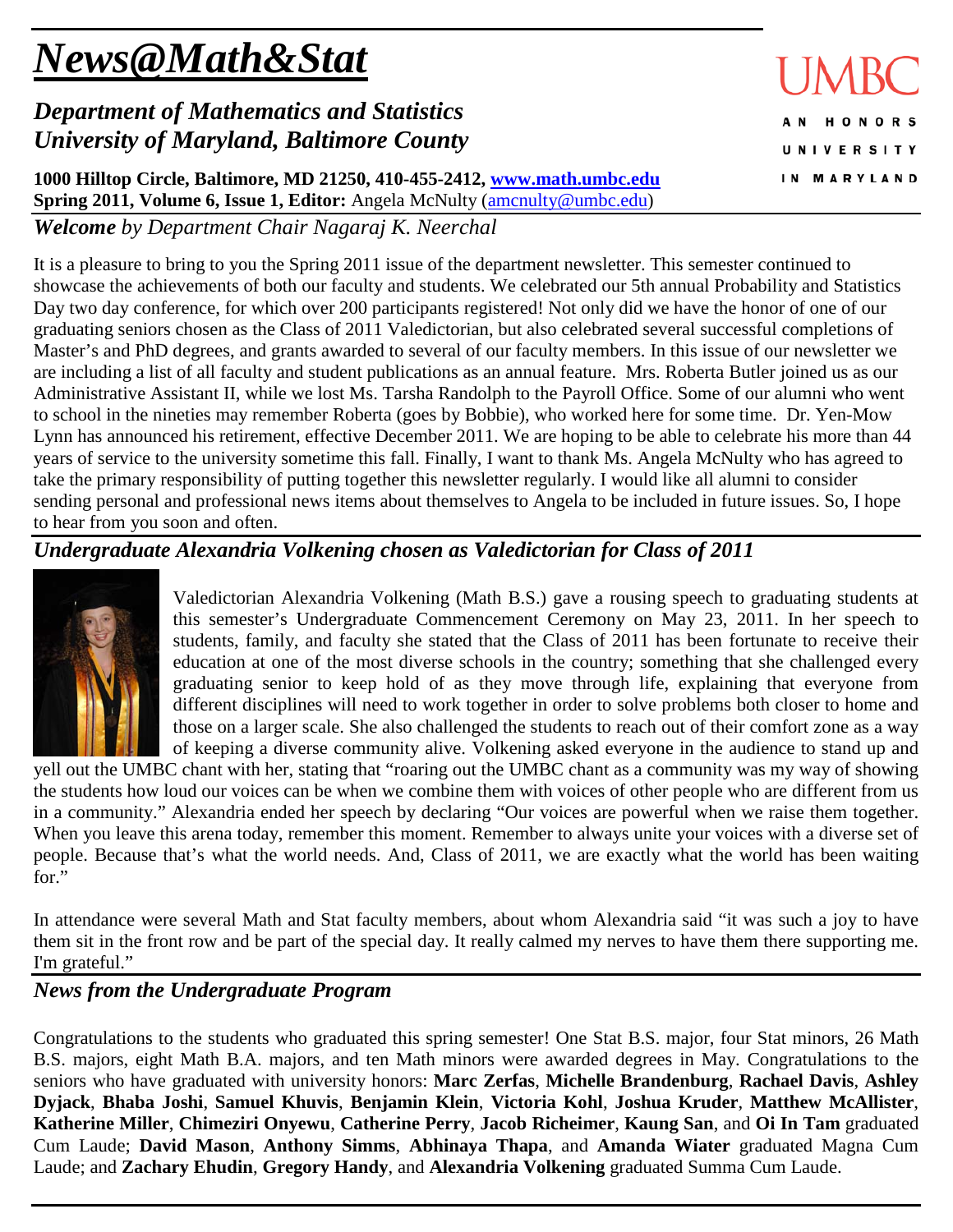#### *News from the Graduate Program by Program Directors Kathleen Hoffman and Anindya Roy*

Greetings from the Graduate Program Directors: We are happy to announce a very successful recruiting year. We welcome sixteen new students (eleven full-time and five part-time) in the applied mathematics program and eleven new students (three full-time and eight part-time) in the statistics program in the fall. We thank all our colleagues for their support in this important endeavor. We would like to congratulate our recent graduates and wish them every success in the future. We would also like to recognize the following students who received awards at the fifth annual student recognition day: **Yushu Yang** - Outstanding Graduate Research in Mathematics; **Xiaoyu Dong -** Outstanding Graduate Research in Statistics; **Matthew Frazier** - Outstanding Graduate Teaching Assistant in Mathematics; **April Albertine** - Outstanding Graduate Teaching Assistant in Statistics; **Paula Borrego** - Outstanding Graduate Teaching Assistant in Statistics; **Merve Gurlu** - CIRC Consultant of the Year.

We look forward to a successful and productive year!

#### *UMBC holds Biostatistics Workshop by Dr. Anindya Roy*



On March12, 2011, the Department of Mathematics and Statistics organized a workshop on "Contemporary Statistical Methods in Biostatistics" in order to promote and celebrate the success of the biostatistics program, a joint venture between

UMBC, the University of Maryland School of Medicine, and the University of Maryland Marlene and Stewart Greenebaum Cancer Center. The workshop featured three world renowned keynote speakers: Dr. Paul Albert, Chief, Biostatistics and Bioinformatics Branch, DESPR, NICHD; Dr. Dean Follman, Chief & Associate Director, Biostatistics Research Branch, NIAID; and Dr. Nilanjan Chatterjee, Chief of the Biostatistics Branch, NCI. The program included many other outstanding talks by eminent researchers from NIH, FDA, and UMB medical school. There were seventy participants for the workshop. **Dr. Philip Rous**, Dean of the College of Natural and Mathematical Sciences, inaugurated the workshop with encouraging words for the joint venture in biostatistics. The workshop also featured awards for best poster based on an excellent poster session organized by the graduate students.

Overall the workshop was a phenomenal success, with healthy participation from both UMBC and UMB while attracting a large number of researchers from the health science community in the Baltimore-Washington area.

#### *News from the Council of Majors and Pi Mu Epsilon by President Victoria Kohl*

PME and the Math/Stat Council of Majors were busy this past spring planning and participating in many events. We hosted a Mobius Bagel Competition where students and staff were invited to cut a "Mobius Bagel". Students who were interested in Grad School were invited to attend our Graduate Panel where we discussed applying for graduate school, among other topics. PME and the Math/Stat COM participated in the Campus Activities Fair where we encouraged incoming freshmen to look into our events when they arrived in the fall. We also inducted new members into PME and successfully elected four new qualified officers: **Lauren Won** (President), **Rockford Foster** (Vice President), **Amanda Harris** (Treasurer), **Sean Leavy** (Secretary), **John Seymour** (General Member).

It has been a pleasure serving as PME/COM President this past year. I look forward to hearing about all of the events PME and COM will be hosting this fall and in the future.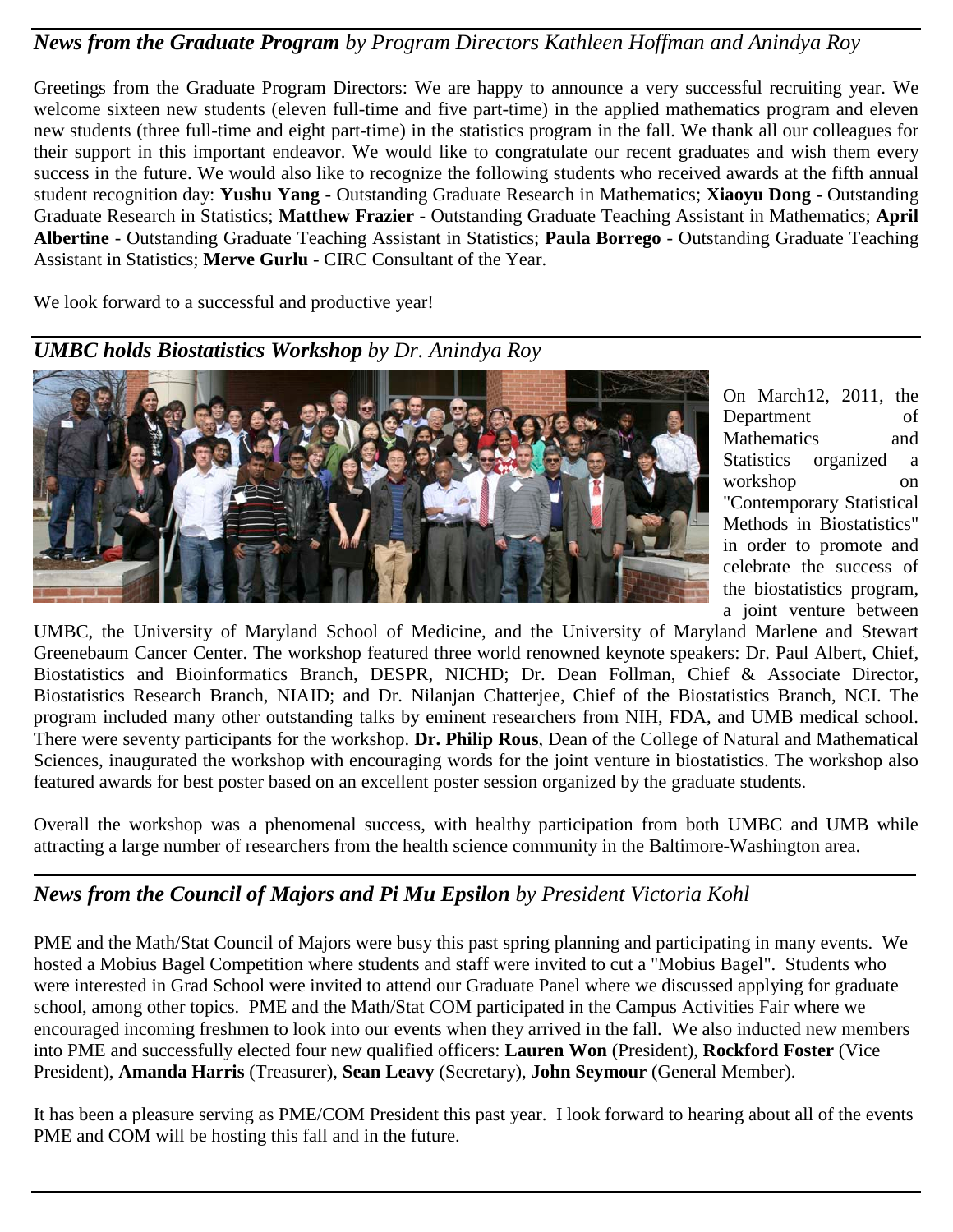#### *News from the SIAM Student Chapter by President Jyoti Saraswat and Dr. Susan Minkoff*

It's been another busy year for the SIAM student chapter at UMBC. In February the chapter hosted a professional development seminar for graduate students in the



department on "How to give a Research talk." The session was chaired by **Dr. Manil Suri** and was based on an article which appeared in the "Careers in Math Sciences Column" of SIAM News (Vol. 44, No. 3, April 2011, written by Drs. Kolda and Torczon - **Dr. Susan Minkoff**, faculty advisor for the UMBC SIAM chapter is editor of the Careers Column. At the end of February, a group of students attended the SIAM Computational Science and Engineering Conference in Reno, Nevada, which was host to SIAM Student Days this year. Our chapter was one of only a handful of the 90 SIAM student chapters worldwide to have been invited to send a student representative to participate in Student Days. Graduating doctoral student **Yushu Yang** gave a well-received talk in the Student Days session. In March the chapter helped co-sponsor the Mid-Atlantic conference with Shippensburg University in Pennsylvania, as well as a number of other local universities. While the main focus of this Mid-Atlantic conference was the presentation of research, it also provided a forum for the different chapters to share their experiences and ideas for activities. Invitation and support of the keynote speaker for the conference (Dr. Andrew Conn, of IBM TJ Watson Research Center in New York) was the UMBC chapter's primary contribution to the conference. **Jyoti Saraswat**, President of the SIAM Student Chapter at UMBC, was presented with the SIAM Certificate of Recognition for her dedicated work with the student chapter.

The chapter officers for 2010-2011 are **Jyoti Saraswat** (President), **David Trott** (Vice President), **Jonathan McHenry** (Secretary), **Kyle Stern** (Treasurer), and **Zana Coulibaly** (Webmaster). The chapter faculty advisor is **Dr. Susan Minkoff**. More information about our chapter and its activities can be found at <http://www.umbc.edu/studentlife/orgs/siam>

# *News from the MSGSA by President Paula Borrego*

Over the past semester, the MSGSA hosted several meetings in which we socialized, had pizza, and heard from a number of guest speakers. Over the course of the semester, our speakers included **Dihua Xu**, **Yushu Yang**, **Jyoti Saraswat** and **Andrew Raim**, who shared their experiences and offered advice on subjects ranging from choosing advisors to attending conferences.

The MSGSA Facebook group was created to facilitate communication among students, including the formation of study groups, suggestions on classes

and books, announcements, and reminders of GSA events, *MSGSA 2011-2012 Officers (from left to right): April Albertine,* and pictures of our events. Students, please make sure you *Vice President; Nicole Masserelli, Secretary; Amanda Peterson,*  are part of it! We have been meeting regularly for lunch at *Senator; Paula Borrego, President; Elande Baro, Treasurer* True Grits on Thursdays at 1:00 pm to take advantage of the discounted price for graduate students and to have a little break.



Finally, we hosted a picnic at the end of the semester at an outdoor pavilion where we played volleyball, soccer, badminton, and hula hoops! We were pleased to have so many faculty attend with their families.

Next semester we will continue with our pizza meetings. We are also planning to take part in a community service activity at Moveable Feast [\(http://www.mfeast.org/\)](http://www.mfeast.org/) and of course, a Christmas party is in the works. Please stay tuned for news of our events! We're looking forward for a wonderful semester!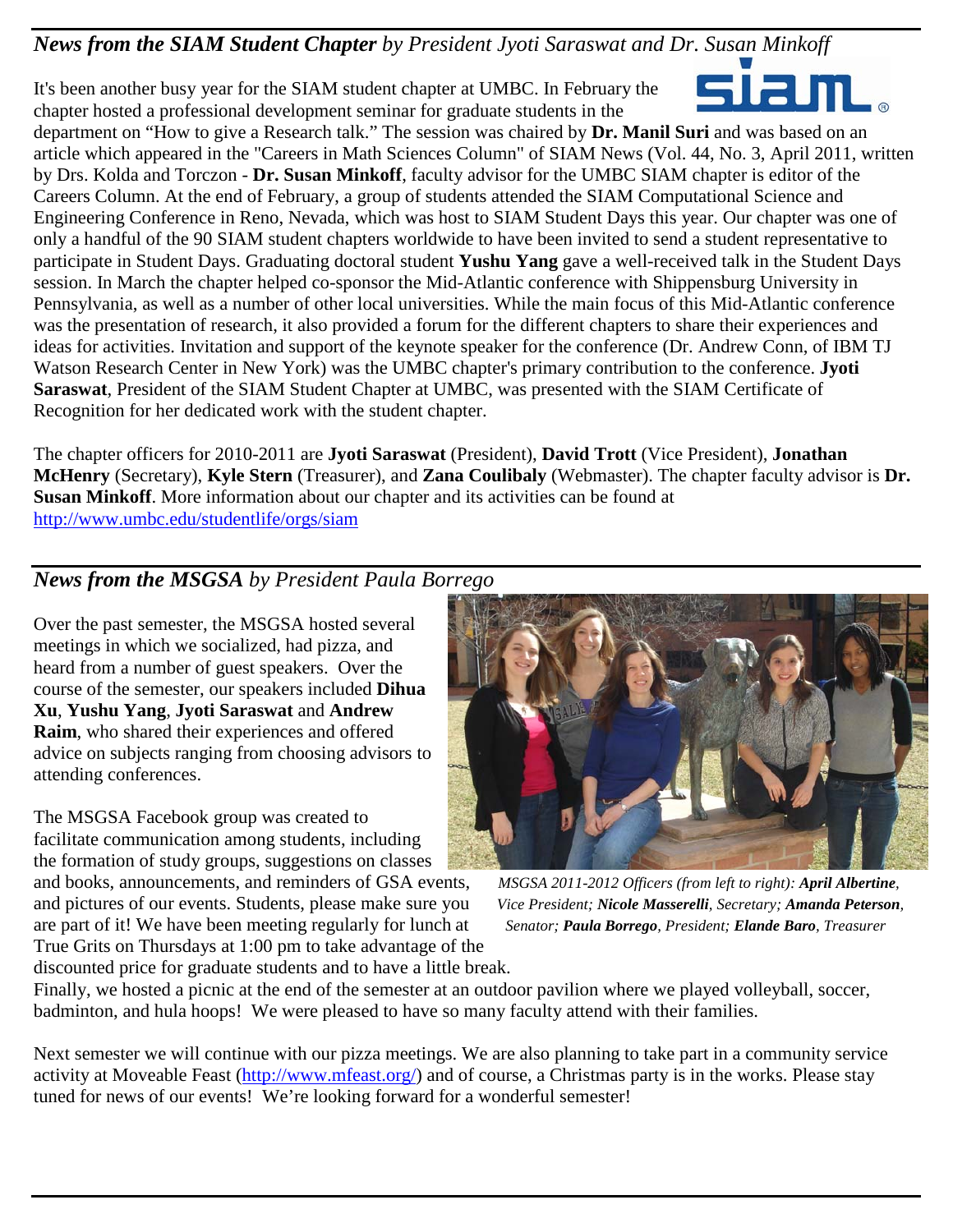#### *Two Journal Publications for CIRC Students and Synergy with HPCF*

The Center for Interdisciplinary Research and Consulting (CIRC) in the Department of Mathematics and Statistics makes the expertise of the department's faculty and students available to the community both on- and off-campus. One outcome of long-term collaboration with one of our clients is a paper involving former HPCF Research Assistant, **Alen Alexanderian**



(now a post-doc at Johns Hopkins University) which was accepted for publication this spring. The paper, entitled "An Age-Structured Model for the Spear of Epidemic Cholera: Analysis and Simulation," is co-authored by **Alen Alexanderian**, **Matthias K. Gobbert**, Renee Fister, Holly Graff, Suzanna Lenhart, and Elsa Schaefer, and will appear in the journal *Nonlinear Analysis: Real World Applications*. A second collaboration between CIRC and regular client Dr. Mukund Didolkar from Sinai Hospital of Baltimore resulted in another published paper. Authored by Mukund S. Didolkar, Cardella W. Coleman, Mark J. Brenner, Kyo U. Chu, Nicole Olexa, **Elizabeth Stanwyck**, **Airong Yu**, **Nagaraj K. Neerchal**, and Stuart Rabinowitz, the paper "Image-Guided Stereotactic Radiosurgery for Locally Advanced Pancreatic Adenocarcinoma Results of First 85 Patients" is showcased in the *Journal of Gastrointestinal Surgery.*

CIRC continued its series of software workshops in cooperation with the UMBC Division of Information Technology and hosted another workshop on the FEM package COMSOL Multiphysics, taught by a COMSOL engineer as part of this series. Please see [www.comsol.com](http://www.comsol.com/) for more information.

CIRC also continued its synergistic collaboration with the UMBC High Performance Computing Facility [\(www.umbc.edu/hpcf\)](http://www.umbc.edu/hpcf), when the HPCF Research Assistants **Andrew Raim** and **David Trott** met with users of HPCF for free, individual user support in consulting format. The Spring 2011 CIRC students were **Kyle Stern**, **Xiao-Song Zhong**, **Paula Borrego**, and **Merve Gurlu**. **Gurlu** is CIRC consultant of the year for her work with one of our clients analyzing data on the effectiveness of high school counselors' advice on college choice.

#### *5th Annual Probability and Statistics Day*



This year marked our 5<sup>th</sup> annual Probability and Statistics Day conference and workshop. Twenty-eight colleges and universities and 22 government or private agencies from 22 different US states and countries were represented by over two hundred participants. Keynote speeches, invited sessions, and student poster and oral presentations were the highlights of this year's two day event.

The conference started on Friday, April 22 with a workshop on "Synergistic Statistics and Graphics in Safety Reviews of Clinical Trials" presented by **Dr. Russ Wolfinger** (Director of Scientific Discovery, SAS Institute) and assisted by **Dr. Kelci Miclaus** (SAS Institute). Participants were encouraged to bring their own laptop to this interactive session so that they could follow along and explore the results. Ninety statisticians attended this half-day workshop. The conference continued on Saturday, April 23 with a welcome speech by **Dr. Philip Rous**, Dean of the College of Natural and Mathematical Sciences, in which he praised the statistics faculty for their contributions toward establishing a solid graduate statistics program, and also emphasized UMBC's role in promoting science education in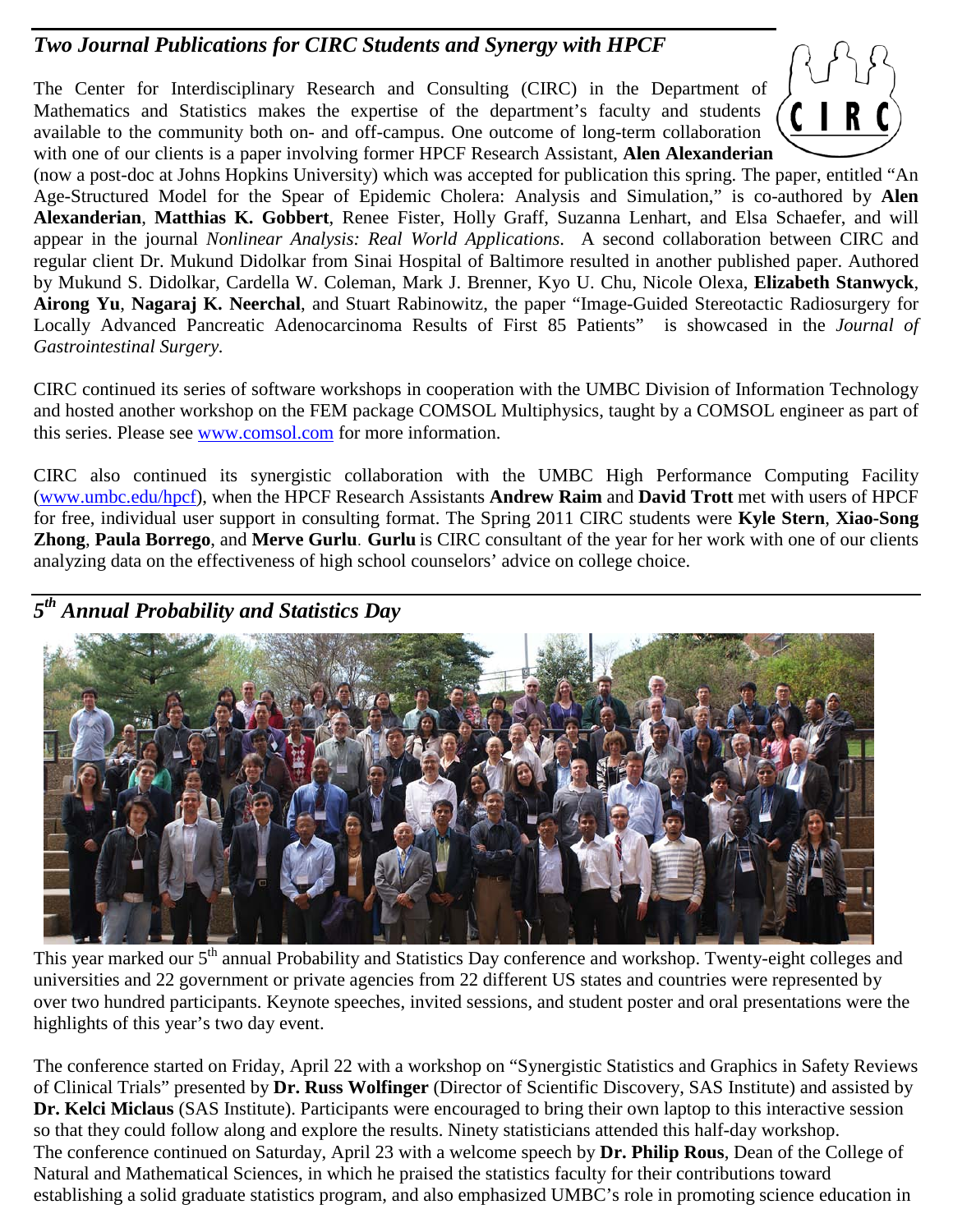the Baltimore-Washington area. Following opening speeches by **Dr. Nagaraj Neerchal** and **Dr. Bimal Sinha**, **Professor Jun Shao** (University of Wisonsin-Madison) and **Professor Dennis Cox** (Rice University) presented their keynote addresses. Three parallel sessions continued the morning segment, featuring two graduate student oral presentations and an international invited session that included speakers from Canada, Portugal, Poland, and Germany. The third keynote address of the day was presented by **Professor Marie Davidian** (North Carolina State University) and was followed by a second invited session of UMBC alumni, including talks from **Inna Perevozskaya** (Pfzier; PhD, 2000), **Justin Newcomer** (Sandia National Lab; PhD, 2009), and **Martin Klein** (US Census Bureau; PhD, 2009). Graduate student posters were on display all day and were evaluated by a panel of judges. Certificates of recognition and cash prizes were awarded to the top student presenters for both oral and poster presentations during the afternoon award ceremony. Alumni **Barbara Lingg** (treasurer of the Maryland Chapter of the ASA) was also recognized and presented with plaques during the award ceremony. The day-long conference came to a close with a banquet dinner and speech presented by **Dr. Larry Cox** (Assistant Director, National Institute of Statistical Sciences). Over one hundred participants were in attendance at this year's conference.

#### *Kudos*

We gratefully acknowledge the following people who have donated generously to the Department of Mathematics and Statistics in the past year. We hope many more will join them. If you want to find out how to donate, please email nagaraj@umbc.edu.

Dr. Nabendu Pal; Mr. Stephen Morck and Mrs. Jeanne Morck; Ms. Ying Hu; **Dr. Joseph Warfield**; Dr. Wen-Jong Shyong; Dr. Amit Bhattacharyya; Dr. Inna Perevozskaya; Mrs. Pallavi Pal; **Dr. Muddappa Gowda**; **Dr. Matthias Gobbert**; **Dr. James Lo**; **Dr. John Zweck**; **Dr. Manil Suri**; **Dr. Bimal Sinha**; Mrs. Suchandra Sinha

The following grants have been awarded to our faculty:

- **Dr. Susan Minkoff** was awarded funding for the Infinite Possibilities Conference to be held at UMBC in March 2012 from both the National Science Foundation and the National Security Agency.
- **Dr. Yi Huang**, co-PI, was awarded \$50,000 as part of the 2011 FDA Critical Path Grant. Dr. Cunlin Wang from the FDA is the PI of this grant entitled "Average Treatment Effect Estimation Accounting for Covariate Measurement Error – Method Extension and Software Development."
- **Drs. John Zweck and Susan Minkoff** have been awarded a grant from the National Science Foundation Engineering Research Center on Mid InfraRed Technologies for Health and the Environment (MIRTHE) to optimize the design of a new generation of trace gas sensors based on quantum cascade lasers and quartz tuning forks. The project is in collaboration with the Laser Science Group at Rice University.
- **Dr. Thomas Mathew** has been selected to be an Associate Editor of the Journal of the American Statistical Association
- A short movie about the inaugural 2010 REU Site: Interdisciplinary Program in High Performance Computing program is now on YouTube [\(http://www.youtube.com/watch?v=FO38SdaPNdQ\)](http://www.youtube.com/watch?v=FO38SdaPNdQ). The video includes opening remarks by UMBC President **Freeman Hrabowski, III** and testimonials from participants **Teresa Lebair** and **Michael Curtis**. Teresa is now a new graduate student in the Applied Mathematics program at UMBC and Michael is a mathematics and computer science double major. The REU Site program is co-directed by **Drs. Matthias Gobbert** and **Nagaraj Neerchal**. For more information on the REU program, please see www.umbc.edu/hpcreu. We are grateful to the DoIT New Media studio for putting this together for us.
- Mathematics graduate student, **Mattie Whitmore**, has successfully defended her Master's Thesis entitled "Modeling and Simulation of Groundwater Flow and Contaminant Transport in a Cross-Section of the Delmarva Peninsula" under the direction of **Dr. Brad Peercy** and Dr. Matthew Baker (GES) with **Dr. Matthias Gobbert** as a committee member.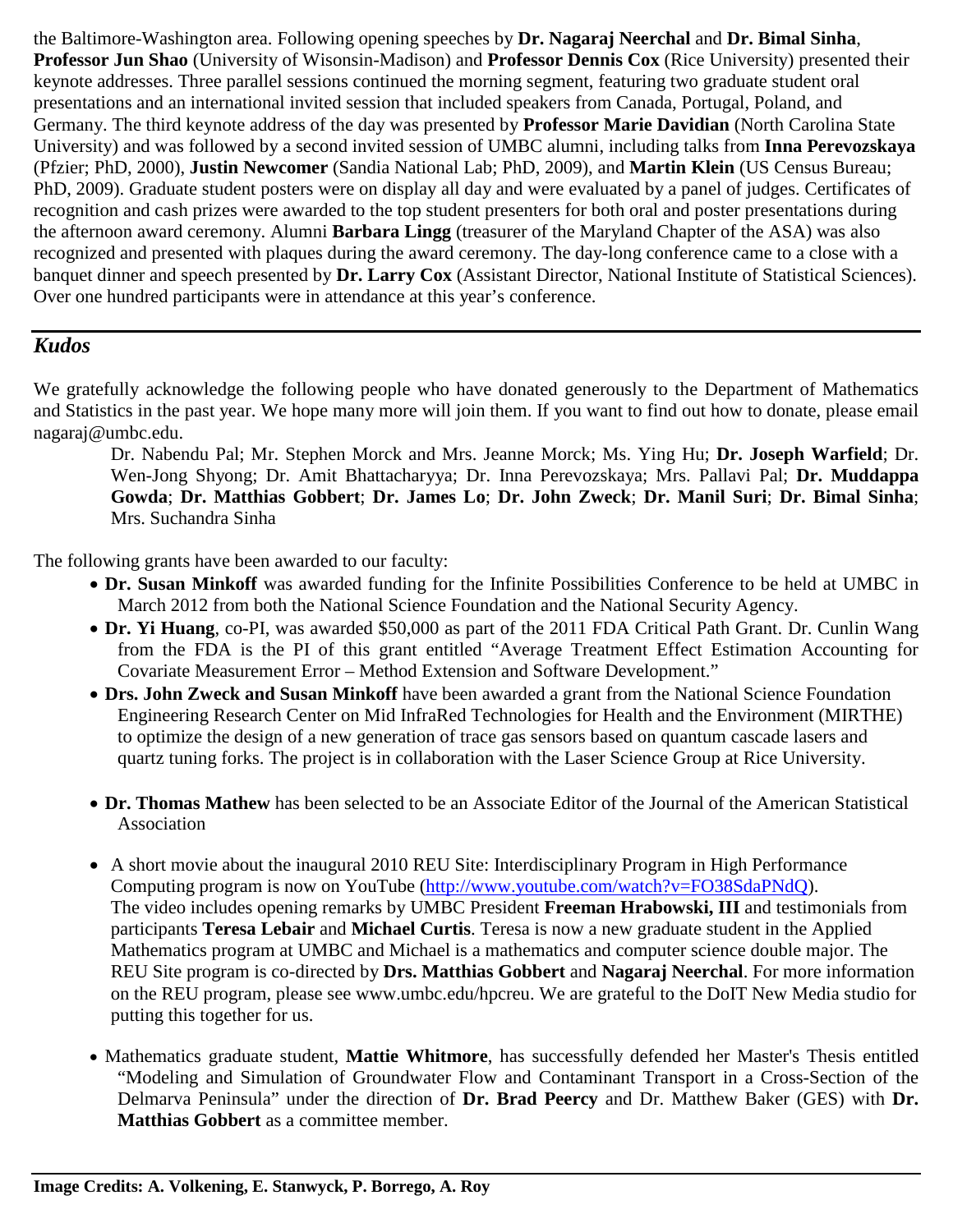#### *Faculty and Graduate Student Publications 2010*

K. Kochareon, Y. Lenbury, and **J. Bell**. (2010). Dynamical analysis of a model of skeletal muscles with myotonia or periodic paralysis. *Journal of Nonlinear Studies* 1(2) (2010), 1 20.

**D. Cornwell** (2010). The Amplified Quantum Fourier Transform. arXiv:1010.0033v1 [quant-ph], *Quantum Physics*.

**D.W. Trott and M. K. Gobbert** (2010). Conducting Finite Element Convergence Studies using COMSOL 4.0. In: Yeswanth Rao, editor, *Proceedings of the COMSOL Conference* 2010, Boston, MA, 6 pages

**M.S. Gowda** and R. Sznajder (2010). Schur complements, Schur determinantal and Haynsworth inertia formulas in Euclidean Jordan algebras. *Linear Algebra and its Applications*, 432, 1553-1559.

**M.M. Moldovan** and **M.S. Gowda**. (2010). On common linear/quadratic Lyapunov functions for switched linear systems in Nonlinear Analysis and Variational problems. *Springer Optimization and its Applications*, Vol. 35, pp. 415-429, Springer, New York.

**W. Kang** and K. Ramanan (2010). Fluid limits of many-server queues with reneging. *Annals of Applied Probability*, Volume 20, Number 6, 2204-2260.

**W. Kang** and K. Ramanan (2010). A Dirichlet process characterization of a class of reflected diffusions. *Annals of Probability*, Volume 38, Number 3, 1062-1105.

**J. Lo** (2010). Functional Model of Biological Neural Networks. *Cognitive Neurodynamics*, Vol. 4, Issue 4, pp. 295-313.

**J. Lo** (2010). Unsupervised Hebbian learning by recurrent multilayer neural networks for temporal hierarchical pattern recognition. *Proceedings of the 44th Annual Conference on Information Systems and Sciences*.

**J. Lo** (2010). Convexification for Data Fitting. *Journal of Global Optimization*, 46, pp. 307-315.

**T. Mathew** and K. Nordstrom (2010). Comparison of one-step and two-step meta-analysis models using individual patient data. *Biometrical Journal,* 52, 271-287 (2010).

L. Zhang, **T. Mathew**, H. Yang, K. Krishnamoorthy and I. Cho (2010). Tolerance limits for a ratio of normal random variables. *Journal of Biopharmaceutical Statistics,* 20, 172-184.

P.J. Fagan, A.B. Schuster, C. Boyd, J.A. Marsteller, M. Griswold, **S.M.E. Murphy**, L. Dunbar, and C.B. Forrest (2010). Chronic Care Improvement in Primary Care: Evaluation of an Integrated Pay-for-Performance and Practice-Based Care Coordination Program among Elderly Patients with Diabetes. *Health Services Research*, 45(6), 1763-1782.

W. Tang, K. McDowell, M. Limsam, **N.K**. **Neerchal**, P. Yarowsky, U. Tasch (2010). Locomotion Analysis Sprague-Dawley Rats before and after injecting 6-OHDA. *Behavioural Brain Research*, 210, 131–133.

P. Lim, E. Kang, and **D. Park** (2010). Learning Curve and Surgical Outcome for Robotic-Assisted Hysterectomy with Lymphadenectomy: Case-Matched Controlled Comparison with Laparoscopy and Laparotomy for Treatment of Endometrial Cancer. *Journal of Minimally Invasive Gynecology*, 17, 739-748.

**J. Park** (2010). The Generalized P-value in one-sided testing in two sample multivariate normal populations, *Journal of Statistical Planning and Inference*, Vol.140, 1044-1055.

**J. Park** and J.K. Ghosh (2010). A Guided Random Walk Through Some High Dimensional Problems. *Sankhya Ser.A.* Vol.72, 81-100.

**B. E. Peercy** and A. Sherman (2010). How Pancreatic Cells Discriminate Long- and Short-Time Scale cAMP Signals. *Biophysical Journal*, 99, Issue 2, 398-406.

S. Al-Homidan, M.M. Alshahrani, C.G. Petra, and **F.A. Potra** (2010). Minimal condition number for positive definite Hankel matrices using semidefinite programming. *Linear Algebra and Its Applications*, 433, 6, 1101--1109.